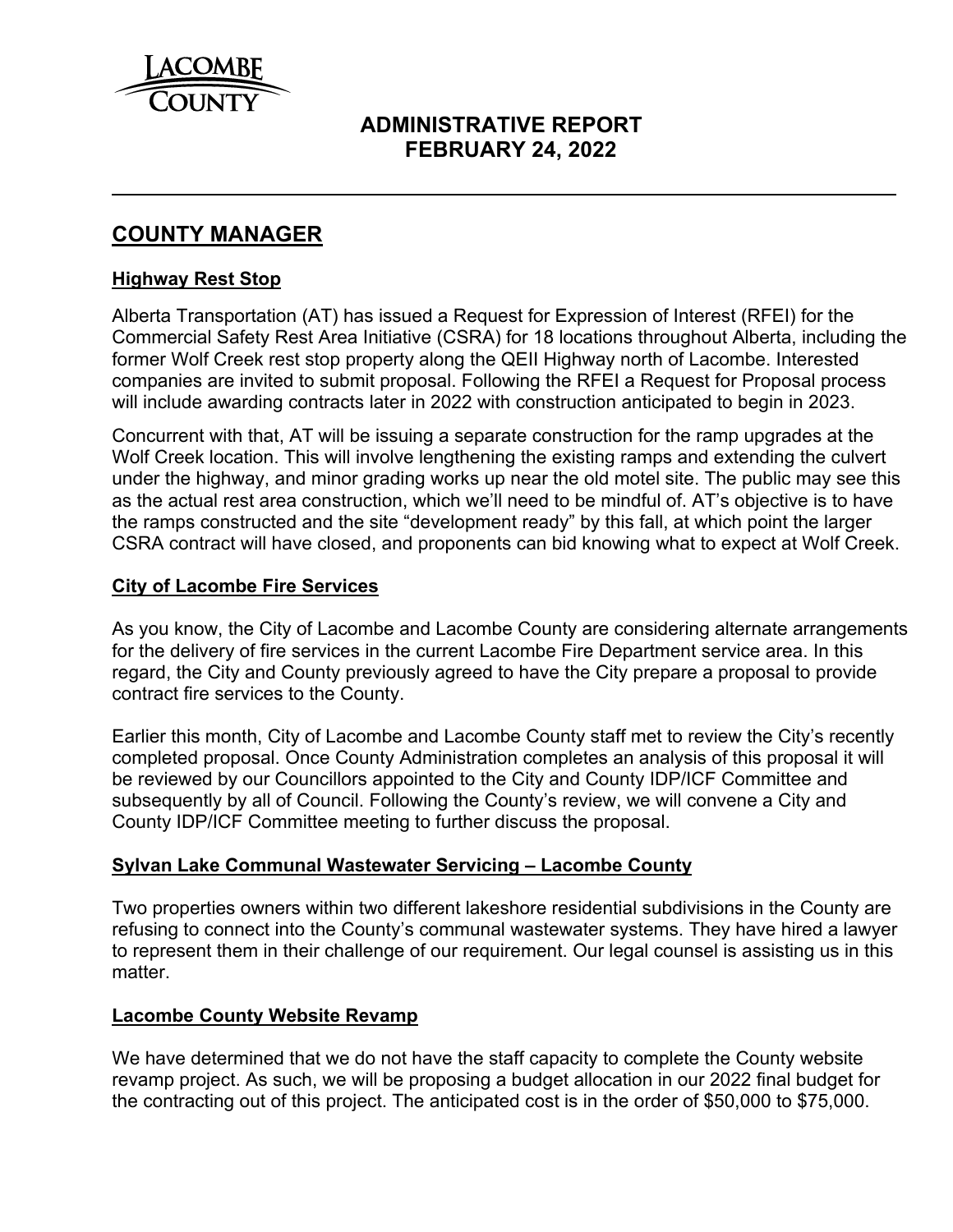

# **Lockhart Community Hall**

The Blindman Valley Lion's Club is proposing to install barn quilt window coverings at the Lockhart Community Hall. They will be applying for a Co-op Community Spaces to assist with the cost of this project. As per their request, I provided them with a letter of support to accompany their grant application.

#### **Communications**

Media Releases/Online Promotion

- Essentials of Marketing Workshop (set up, starting promotion now)
- Municipal Energy Champion Media Release
- Development Open Houses (website and online promotion)
- Changes to Lacombe County Road Bans
- Wolf Creek Boundary Review awareness
- Rural Internet (County News and social media)

Upcoming

- Paid Parking at Sandy Point/Sunbreaker Cove
- Fire Permit Season starts March 1 (media release, online promotion to come)
- Invasive Species Week (Feb. 28-March 4) week-long campaign planned

Other Communications Items

 Working with Council/Senior Management on upcoming ratepayer/trade show presentations

#### **Human Resources**

- Finishing the recruitment process for the Utility Operator position
- Continuing the recruitment process for our seasonal positions
- Completed the recruitment process for the part-time Transfer Station Operator position with LRWSC
- Organized four weekly challenges for Respectful Workplace Month (February)

# **PLANNING**

#### **Buffalo Lake IDP (BLIDP) Committee Meeting**

The BLIDP is set to meet for the first time in 2022 on February 18<sup>th</sup> and they will be hosting it jointly with the Buffalo Lake Management Team (BLMT) Alberta Environment and Parks (AEP) have been invited to attend this joint meeting to discuss the Docking and Mooring Policy. One of the main topics of discussion is the definition of lakefront, semi-lakefront and backlot owners. Buffalo Lake is unique in that it has a Provincially owned right-of-way around the entire perimeter of the lake which is often coupled with both environmental and municipal reserves.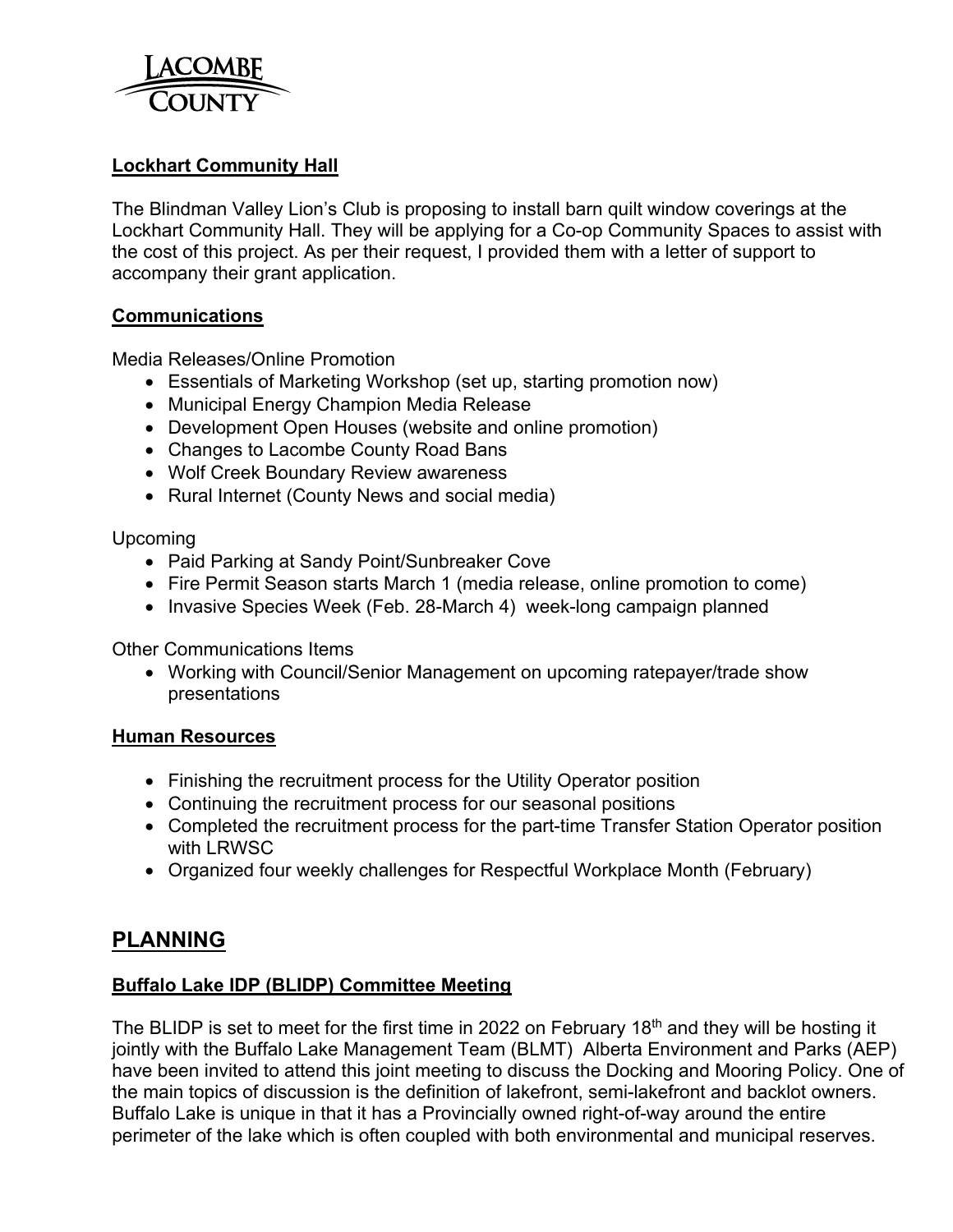

### **Wilson's Beach Estates Revised Wastewater Utility**

Veldhuisen Construction Ltd. submitted a Construction Completion Certificate (CCC) application for the installation of the new wastewater utility system. After staff inspection, the County was satisfied with the utility work, and has issued the CCC with no deficiencies.

#### **Lincoln Ranch Wastewater Utility**

1510060 Alberta Ltd. (Glenn Fraser) submitted a Construction Completion Certificate (CCC) application for the installation of the wastewater utility system. After staff inspection, the County was satisfied with the utility work but identified some minor deficiencies. The CCC was issued to the developer, with the deficiencies, and security has been provided to ensure the deficiencies are completed.

#### **Sandy Point Campground Expansion**

The developer has mailed out the pre-circulation package for the 275-stall campground expansion, to all landowners within a 0.5-mile radius. The deadline for comments is March 4, 2022.

#### **The Slopes**

With work on The Slopes water treatment plant is close to completion and homes are likely to start being occupied in May. Discussions have been held to coordinate the connection of utility services to the homes and the appropriate method of managing and billing for these services. It is a unique arrangement where the water treatment system and wastewater utility lines are operated by the developer and the wastewater collection once it leaves the property is handled by the Commission.

#### **Economic Development Strategy RFP Deadline**

Lacombe County received six submissions to develop the Economic Development Strategy. These submissions will be evaluated by staff and invitations will be made to the top 2 or 3 firms to present to Council in March.

#### **Social Media Advertising**

The first Economic Development ad to target existing Lacombe County businesses through our social media was launched on February 3<sup>rd</sup>. As a result of this advertising the EDO received a request for help navigating the funding options for a new energy-efficient project at a County farming business.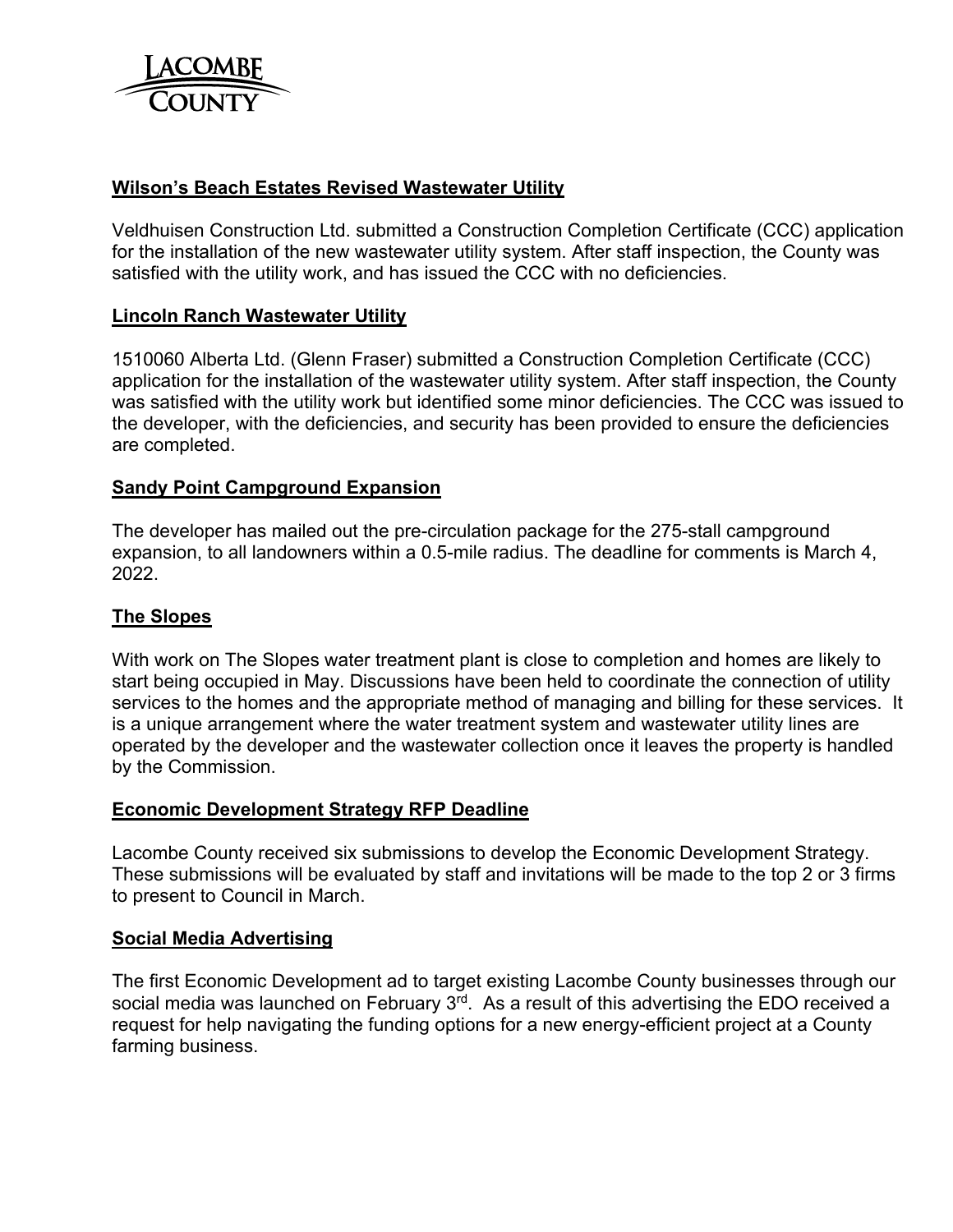

# **Collaboration with Lacombe & District Historical Society**

The EDO participated in a meeting hosted by the Lacombe & District Historical Society regarding a long table dinner they are planning for August. The event will be a fundraiser and they are looking to work with the County to advertise and offer tours earlier in the day to complement the dinner. They will be looking at producers within a 100km radius, giving preference to Lacombe County farms. The Agriculture Coordinator has also been involved in the conversation, and the departments will be working together.

#### **Compliance**

The unauthorized trailer sign along Rainy Creek Road near Sunbreaker Cove has been removed.

A compliance letter has been issued to a landowner for the unauthorized trailer sign located along Highway 771 near Birch Bay. The compliance letter requires the trailer sign to be removed by February 21, 2022, but an extension was requested and granted for March  $8<sup>th</sup>$ .

Further to a Stop Order issued in August 2021 to a landowner for the operation of an unauthorized gravel pit, the landowner has now applied for a Development Permit to operate the pit. The application is currently being pre-circulated to landowners within a 1.0-mile radius, with a deadline for comments of February 28, 2022.

# **CORPORATE SERVICES**

#### **General**

- County Community Programs, Events & Activities Policy RC(9) Grant
	- o Staff have sent out reminders to previous year applications for RC(9) grant funding. This grant supports community events and programs.
	- o The deadline for 2022 grants is January 31, 2022.
	- o Many applicants have already indicated that they still have money from 2021 and that they will use this funding for any 2022 events.
- Sylvan Lake Regional Water/Wastewater Commission
	- $\circ$  Testing began on the components at the Blissful Beach lift station. Commissioning of the entire system is expected toward the end of the month with completion expected by mid March.
	- o Staff are also working on a Water for Life grant application for a portion of the Stage 5 line from Sylvan Lake to the Summer Village of Half Moon Bay. The application deadline is February 28<sup>th</sup>.
	- $\circ$  The next Board meeting is scheduled for February 28<sup>th</sup>.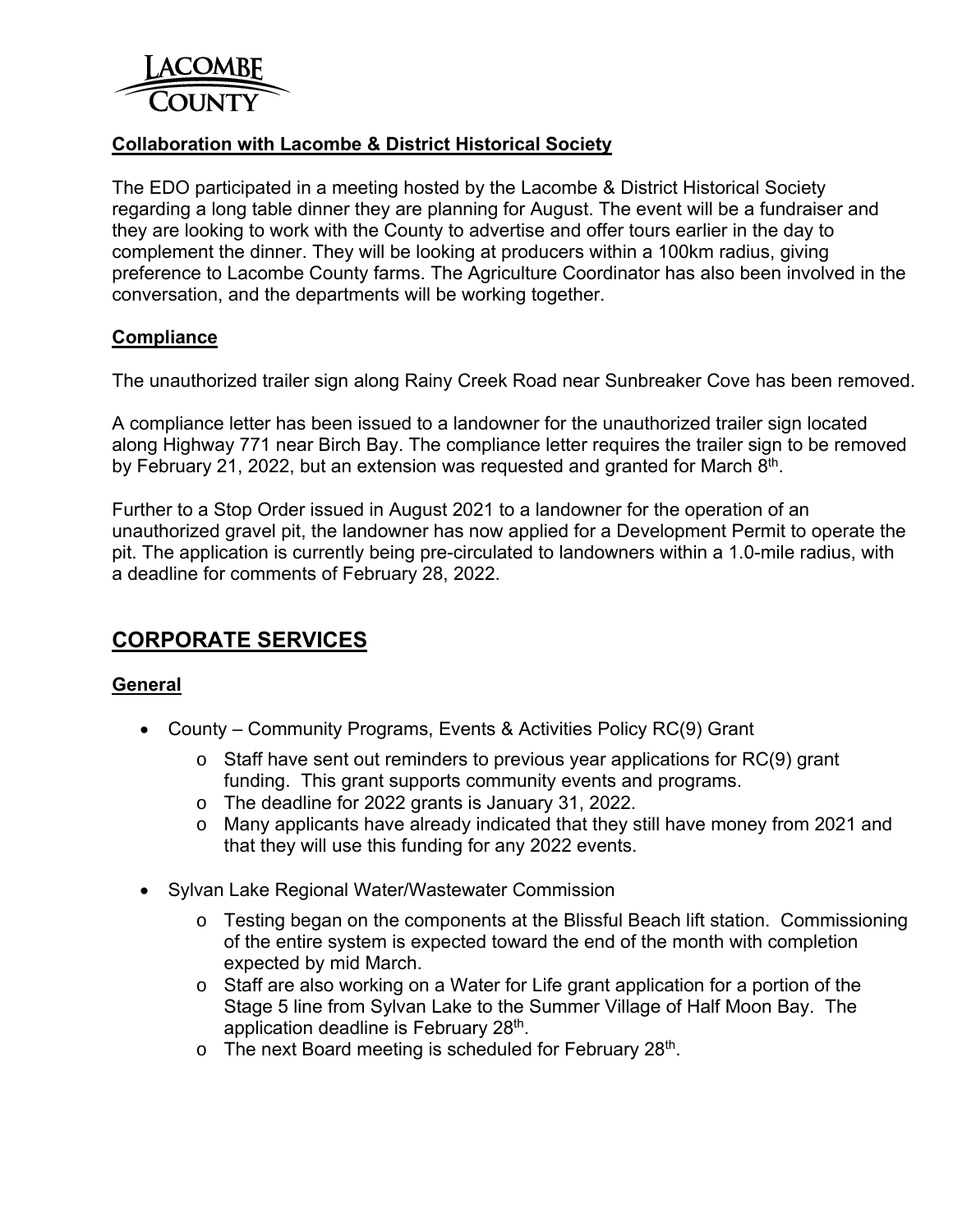

# **Assessment**

- 2022 Assessment Roll
	- $\circ$  Staff have created the new tax rolls for new subdivisions and developments that took place in 2021.
	- o Annual inspections for the 2022 roll have now been completed for residential and non-residential properties.
	- o Data entry related to these updates is approximately 95% complete and should be complete in the next two weeks.
	- o Market analysis is also complete and currently being reviewed.
	- o The department is awaiting final adjustments before confirming the roll for 2022.
	- o The designated industrial property assessments have been completed by the Province and are expected to be released by the end of the month.
- Designated Industrial Property Appeals
	- o The Nova Chemicals appeal is proceeding through the information gathering process.
	- o A hearing date has now been scheduled for November 21 to December 2, 2022.
	- o The County is in discussions with the Province regarding cost recovery for the County assessors based on the expected work required to prepare and attend the hearing.

# **Finance**

- Front Counter Staff
	- o Cross-training of the three front area positions is complete.
	- o Staff are assisting in compiling documents for the 2021 audit.
- Payroll
	- o Annual Pension reporting is complete for Lacombe County and Lacombe Regional Waste Services Commission.
	- o T4 preparation is nearing completion.
- Finance
	- o Year-End work continues on Lacombe County and Commissions.
	- o BDO is scheduled onsite the week of March 14th to complete audit work.
	- o A staff member is part of a user group that is looking at enhancing the functionality of one of our financial software programs.

# **Information Technology**

- 2022 Land Ownership Maps
	- o IT has completed the processing of new Land Titles GIS data to produce the County's Land Ownership Map product line.
	- o Staff will begin printing wall maps (2'x5') and atlas maps internally while getting the foldup maps produced by a printing company out of Edmonton.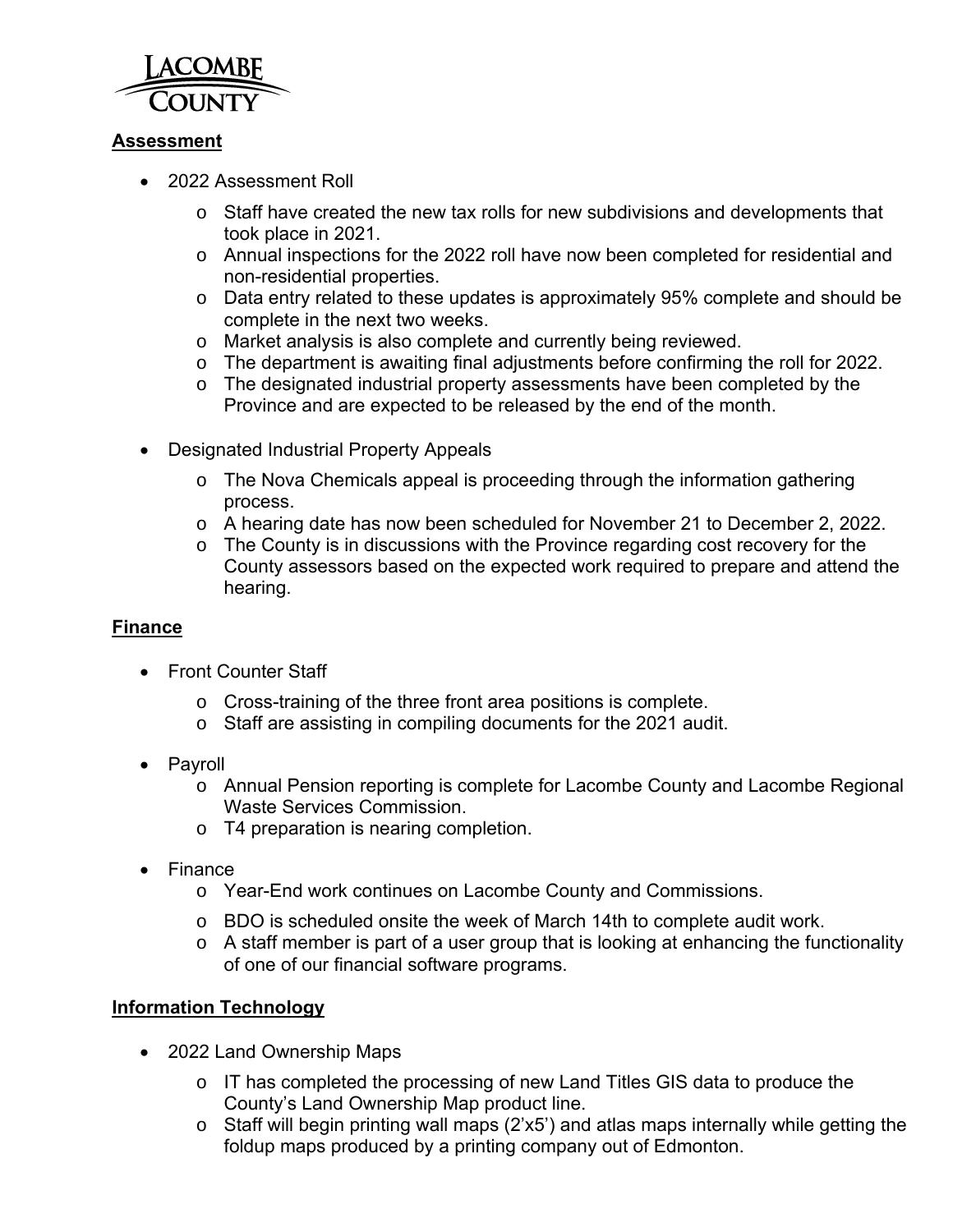

- o Staff will also be providing Council with enlarged Land Ownership Maps of their respective electoral divisions.
- o This will allow labelling of smaller parcels of land and acreages that cannot be shown on the standard sized Land Ownership Map.
- Upgrade to our Virtual Server Environment
	- o IT is currently working with technology service company from Edmonton on a project to upgrade the County's Virtual Server environment.
	- o The project work will focus on migrating the County's VMWare operating system to the current version.
	- o The VMWare environment allows IT to essentially run a platform where the components of a single physical server – processors, memory, storage and more – can be divided into multiple "virtual servers".
	- o Each virtual server runs its own operating system (OS) and behaves like an independent server, even though it is running on a portion of the single physical server. VMWare allows staff to run more applications with more efficient utilization of system resources while using fewer physical servers.
- 2021 Census Data
	- o Staff attended a virtual session with Statistics Canada regarding the release of population and dwelling count information from the 2021 census.
	- o The County's population decreased from 10,343 to 10,283, a decrease of 60.
	- o IT is currently working on processing this new batch of census information so it can be used within the County's Geographical Information System (GIS) platform.
	- o This data allows staff to make more informed geographic decisions regarding population/dwelling counts and distributions throughout the County.
	- o With the addition of the 2021 dataset, the County's GIS platform will have Census data from 2006, 2008 (County Census), 2011, 2016 and 2021.

# **OPERATIONS**

# **Public Works Shop**

- Scheduled monthly services and commercial vehicle inspections are complete on heavy equipment and light/heavy duty trucks.
- All 2022 capital except for the two pickups have been ordered.
- All gravel trucks have been inspected and repairs to hoses, hose clamps and electrical wiring has been completed resulting from the fire investigation on truck 580.
- The replacement truck for the one lost in the fire is now operational.
- The main shop salt shed tarp had an 8-foot rip from the recent windstorms. Whiteline Shelters has since put a patch on which we hope will work.
- Work continues on the road construction equipment in preparation for the upcoming season.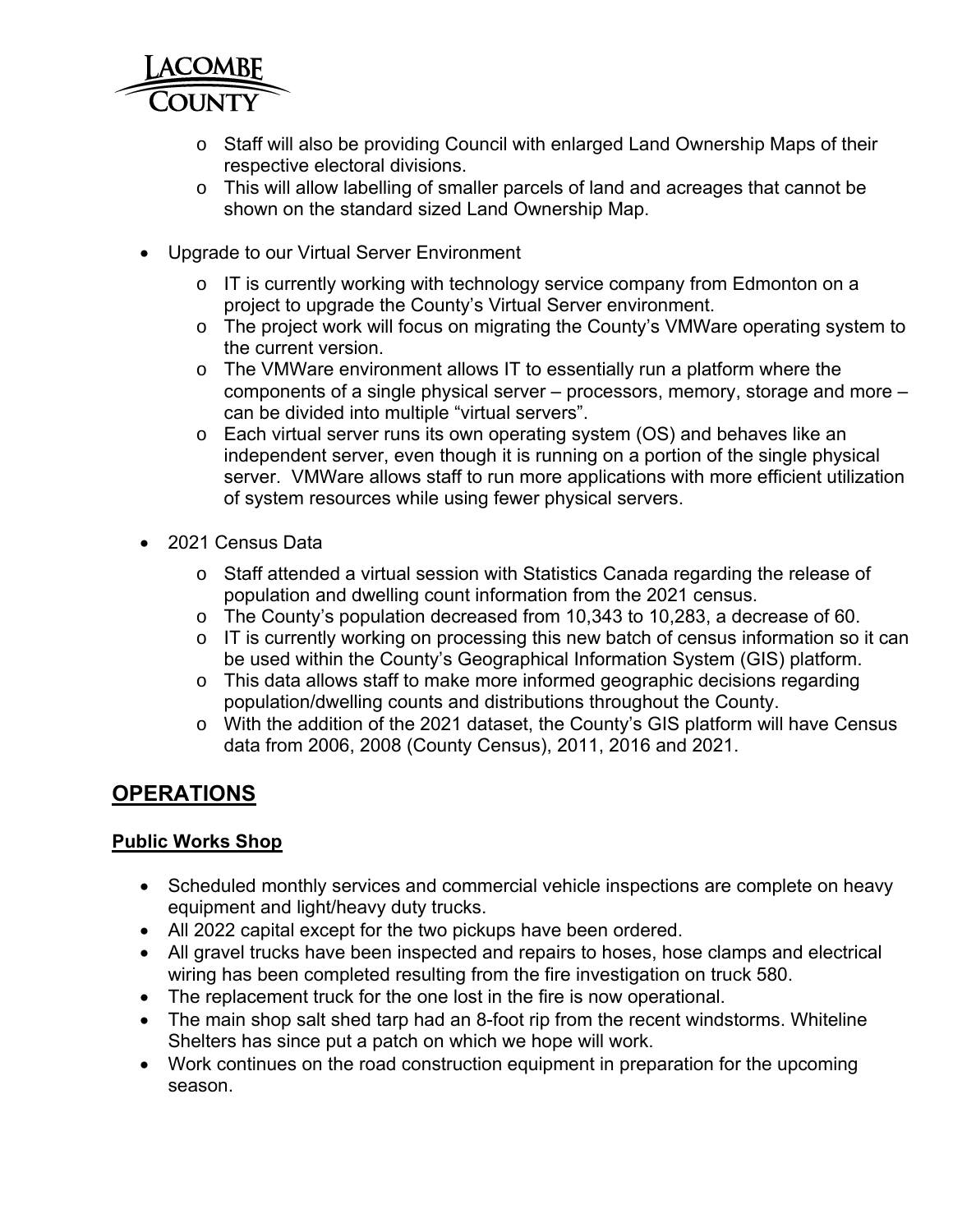

### **Maintenance Crews**

- The brushing program is making good progress for general safety spots as well as 2022 road construction projects.
- The gravel stockpiling program is complete and other materials are being stockpiled in preparation for this year's projects.
- Springs and culverts have required more attention with the warm and fluctuating weather.

# **Construction**

- Planning, design, and landowner discussions are underway for the 2022 construction program.
- Construction is complete on C2352, just waiting on power pole moves. C3841 (off Highway 11 near Red Deer River) is complete.
- Construction is complete on C3926 (east of Highway 20). 80% of reclamation and 90% of fencing completed.
- Construction is complete on C0401 and C3951 (west of Highway 766) with fencing and reclamation yet to be completed.
- Construction on C2331 (Meston Road) is complete with fencing and reclamation to be completed.
- Construction on C4023 (Posti Road) is complete, with fencing and reclamation still outstanding.

# **Parks**

- Weekly/monthly playground inspections are complete with all sites in good repair.
- Bathrooms and garbage receptacles are checked and maintained weekly.
- Annual audit playground inspections have also been completed for 2022 with all sites in good repair and safe for use.
- Preparations have begun to implement paid parking at Sandy Point and Sunbreaker Cove this season.

# **Health and Safety**

- Monthly safety meetings were held for all Operations staff. Safety meetings are virtual due to covid restrictions.
- Two new members have joined the Joint Worksite Health and Safety Committee, Bryce Maschio and Peter Duke, replacing Brandon Maier and Nicole Plewis.
- Orientations for new staff, first aid training and WHMIS refreshers have been undertaken.

# **Additional Information**

- Preparation for the widening and paving of the Lockhart Road is continuing, with landowner meetings ongoing.
- Bridge designs for 2022 construction are being finalized with tenders to follow shortly.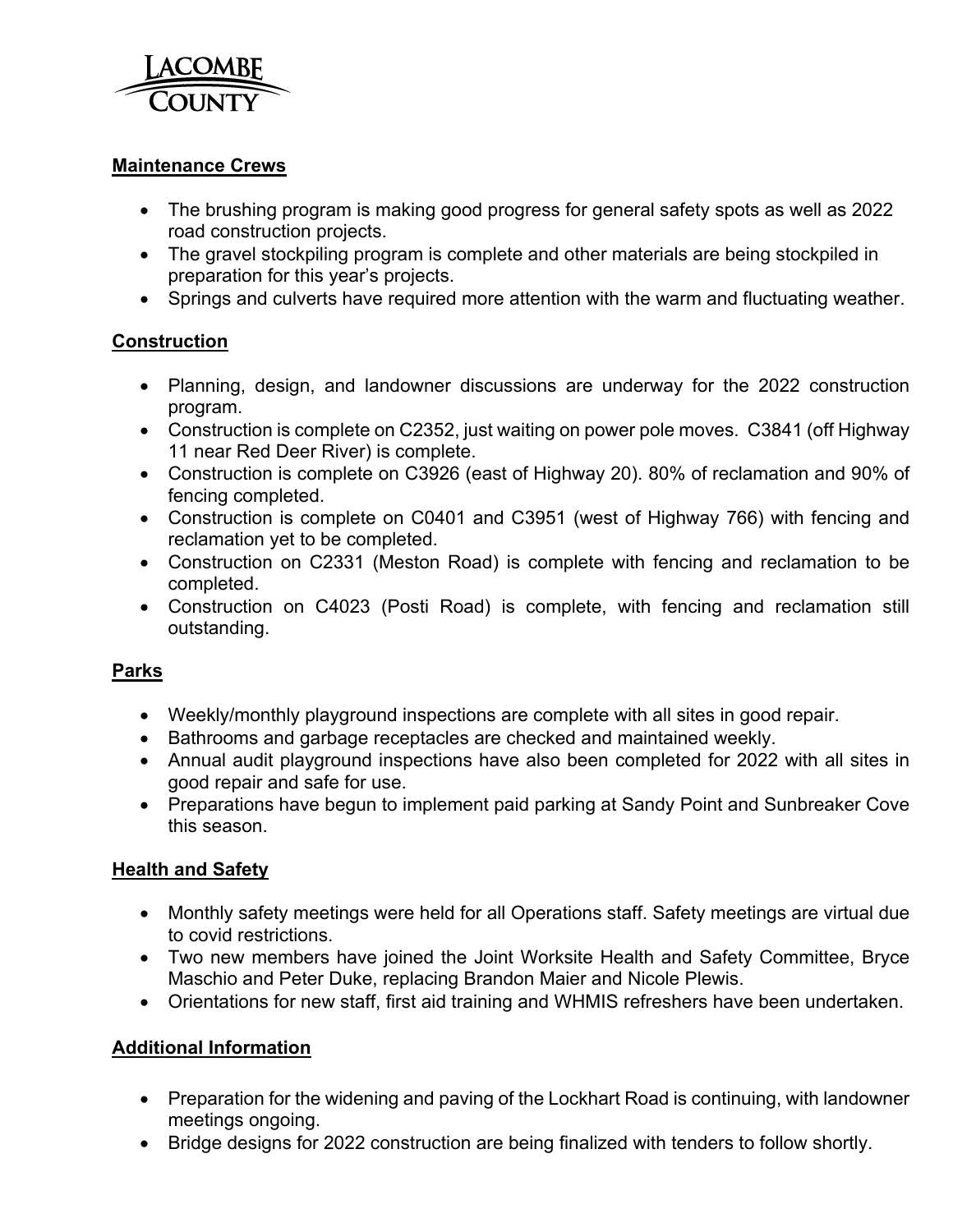

- The contract gravel haul is complete from the Smith Pit (Clearwater County) to the McDonald Stockpile south of Eckville. The haul was delayed by bad weather on occasion but overall, the project went well and on budget.
- Development has been busy with much of the work relating to Lincoln Ranch and Sandy Point.

# **COMMUNITY SERVICES**

### **AGRICULTURE**

#### **Clive Seed Cleaning Co-op**

The seed plant board met on February  $8<sup>th</sup>$ , at the County Office. The board is currently exploring opportunities for expansion of the current seed plant or the construction of a new seed cleaning facility. In addition, the board discussed adjustments to the plant's seed cleaning rates and liability mitigation as it relates to the *Plant Breeders Rights Act*. The board will meet again on March 22<sup>nd</sup> at the County Office.

#### **Agricultural Plastics Program**

Requests for grain bag rolling have been slow due to market conditions and producers moving grain instead of storing it. To date, 29.5 grain bag rolls have been wrapped and delivered to the Prentiss Waste Transfer Site for delivery to Agriculture Plastic Recycling Center. Grain bag rolling services begin in October and are completed the following March. Grain bag rolling services are provided free of charge to agriculture producers in Lacombe, Ponoka, and Red Deer Counties.

#### **Extension**

National Invasive Species Week is running from February 28<sup>th</sup> to March  $4<sup>th</sup>$ . The County will communicate a different invasive species daily during this week and support invasive species awareness in the community. This information will be communicated through the County's social media feeds and the County news.

#### **Upcoming Extension Activities**

March 15, 2022: Marketing your Product for the First Time - Virtual Workshop

April 1, 2022: Spring Tune-Up – Lacombe Memorial Center: The Farm Safety Center will be in attendance promoting their "Sustainable Farm Families Initiative". Also in attendance will be the Wolf Creek PCN, Lacombe FCSS, Just Safety PPE, Ag Safe Alberta, and Alberta Mental Health. The Man Van has canceled, as they have been mandated not to attend events until June.

June 16, 2022: Children's Farm Safety Day – five schools tentatively booked. No BBQ lunch.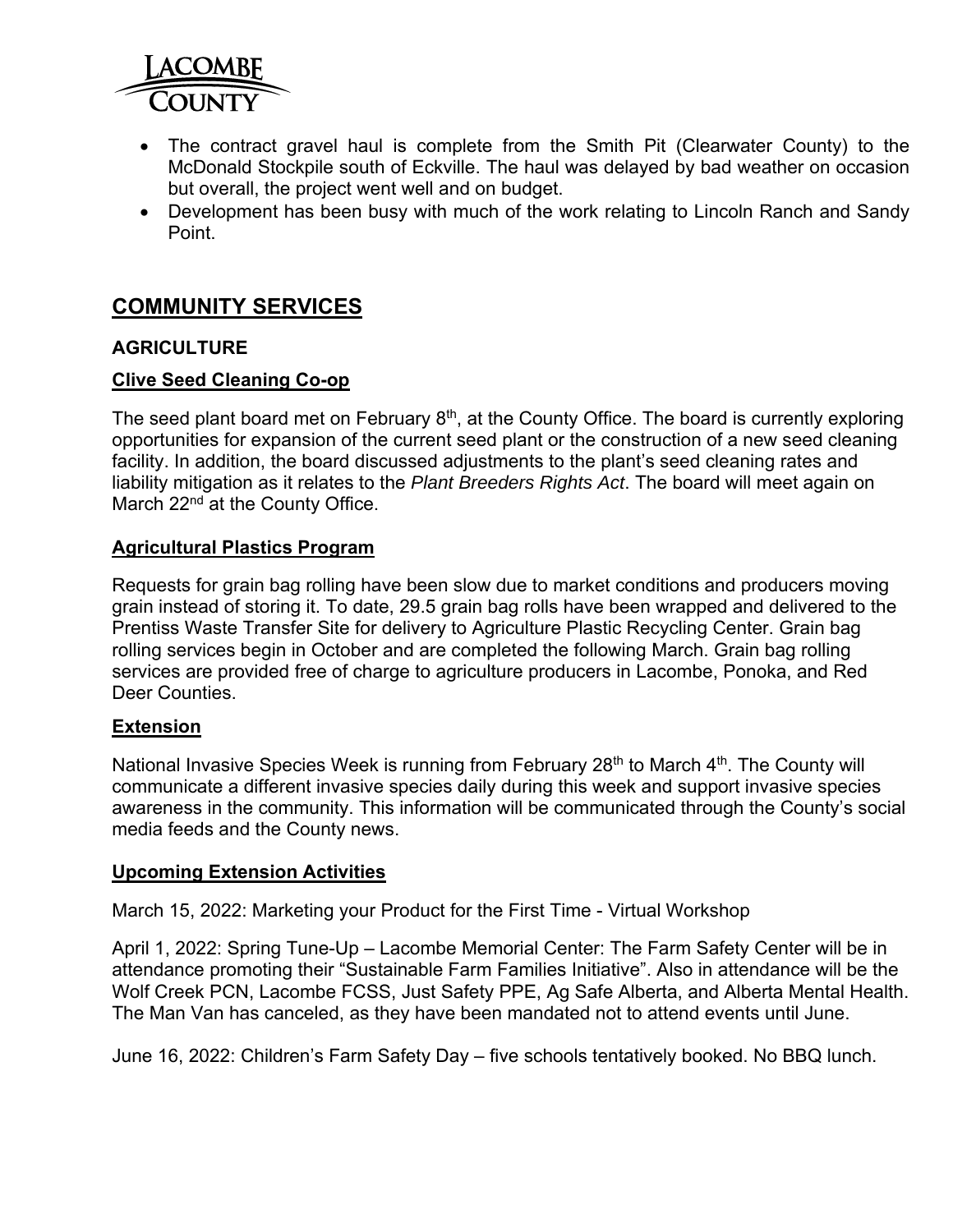

# **ENVIRONMENTAL SERVICES**

The Municipal Climate Change Action Center (MCCAC) hosted a project kickoff meeting on February 3<sup>rd</sup> for the Municipal Energy Champion program. Participating municipalities were provided with updates to project timelines as well as details for each step of the process. The next phase is to complete a baseline assessment. This assessment will narrow the scope of the project and highlight potential energy management options to focus on during the remainder of the project. This is to be completed by the end of February.

# **CPO SERVICES**

| Occurrence    | Road Use Agreements      | Community<br>Lacombe |                         | Communities             |  |  |
|---------------|--------------------------|----------------------|-------------------------|-------------------------|--|--|
| Reports       |                          | <b>Hours</b>         | County                  |                         |  |  |
|               | <b>Travis MJ Permits</b> | Required             | <b>Citations Issued</b> | <b>Citations Issued</b> |  |  |
| County 11     | 129                      | 98                   |                         |                         |  |  |
|               | Planning &               | Community            | Written                 | Written                 |  |  |
| Comm.16       | Development              | <b>Hours</b>         | Warnings                | Warnings<br>99          |  |  |
|               | Occurrences              | Completed            | 18                      |                         |  |  |
| <b>SRO 10</b> |                          | 67                   |                         |                         |  |  |

# **Peace Officer Highlights**

Officers conducted snow removal compliance within contracted communities and Mirror in January accounting for 94 written warnings.

Officers continue to monitor speed and other traffic-related complaints and direct patrols into areas of concern. CPO Services currently has 4 radar speed signs deployed throughout the County as identified in our three-year traffic safety plan; a fifth speed sign was ordered in January and will be deployed later this year.

CPO Services hired Darcy Allison as a temporary full-time Peace Officer in January to fill a temporary vacancy within the department. Defensive Tactics Training, Traffic Stop Safety Training, and orientation have been ongoing throughout the month and Darcy was sworn in on February 1<sup>st</sup>.

Our School Resource Officer (SRO) provided several presentations in January, focusing mainly on online internet safety. As part of the SRO program, safety concerns are sometimes brought forward by staff in relation to the schools, and recommendations are provided to help mitigate associated risks. In January our SRO also assisted with an investigation under the Child, Youth, and Family Enhancement Act ending in the removal of students from an unsafe situation; Social Services and a number of other law enforcement agencies are now investigating this matter further.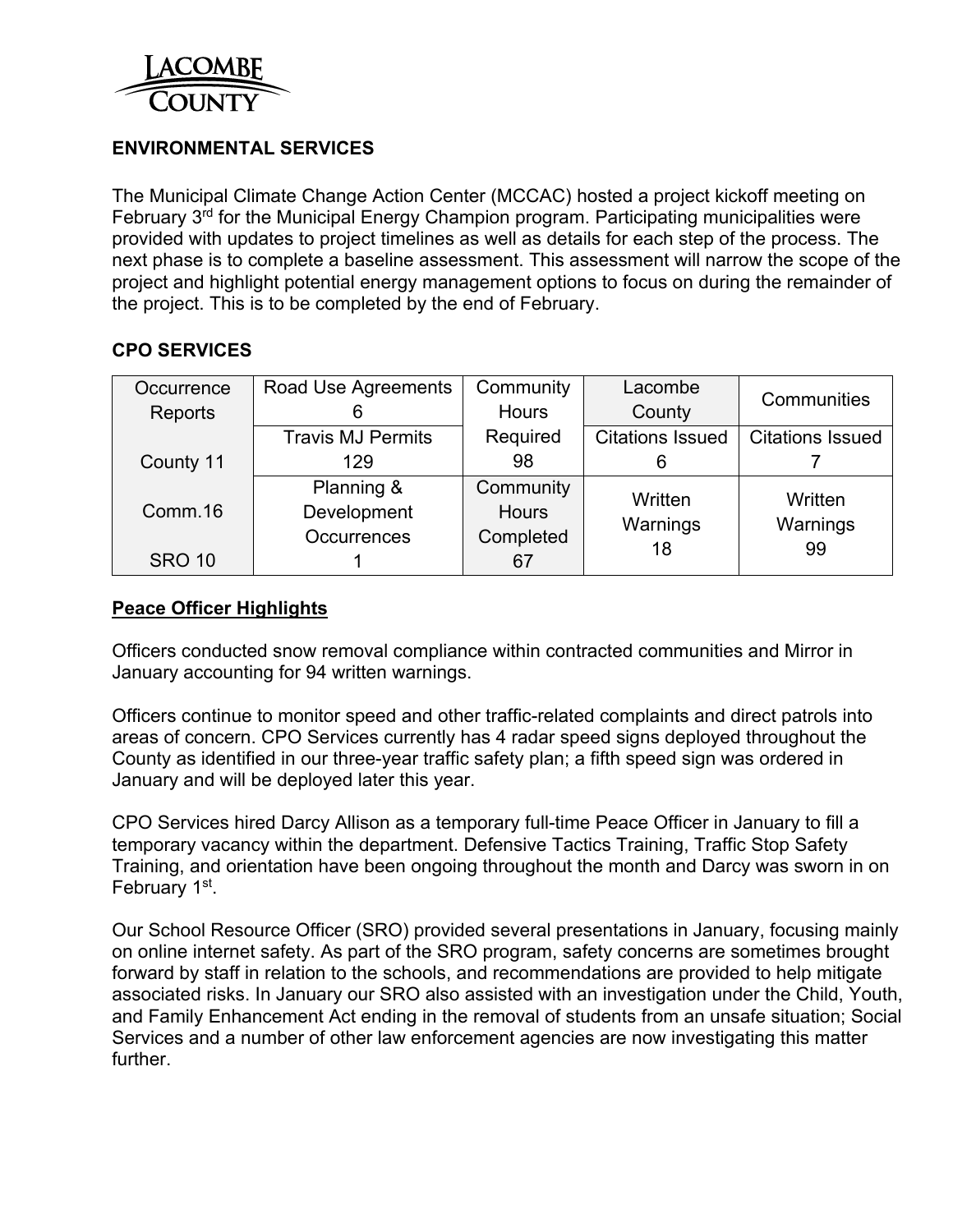

### **FIRE**

### **Incidents**

| <b>ALIX</b>              |        | <b>BENTLEY</b> |                      | <b>BLACKFALDS</b>      | <b>CLIVE</b> |                | <b>ECKVILLE</b>                             |                                | <b>LACOMBE</b>           |             | <b>TOTAL</b>      |        |
|--------------------------|--------|----------------|----------------------|------------------------|--------------|----------------|---------------------------------------------|--------------------------------|--------------------------|-------------|-------------------|--------|
| Village                  | County | Town           | County               | County                 | Village      | County         | Town                                        | County                         | City                     | County      | Muni              | County |
| 4                        | 6      | 0              | 3                    | $\overline{2}$         | 1            | $\overline{2}$ | 5                                           | $\overline{2}$                 | 17                       | 7           | 27                | 22     |
| 10<br>3                  |        |                | $\overline{2}$       | 3                      |              | $\overline{7}$ |                                             | 24                             |                          | 49          |                   |        |
| Largest Type             |        |                | Largest Type         | Largest Type           |              | Largest Type   |                                             | Largest Type                   | Largest Type             |             | Largest Type      |        |
| Alarms Ringing           |        |                |                      |                        |              |                | Alarms Ringing                              |                                | <b>Alarms</b><br>Ringing |             | Alarms<br>Ringing |        |
|                          |        |                |                      |                        |              |                |                                             |                                |                          |             |                   |        |
| <b>Fire Permits</b>      |        |                | <b>Current Month</b> | N/A                    |              |                | <b>Current Month</b><br>Fireworks<br>Permit |                                |                          | $\mathbf 0$ |                   |        |
| Year to Date             |        |                |                      |                        |              |                |                                             | Year to Date                   | $\mathbf 0$              |             |                   |        |
|                          |        |                |                      |                        |              |                |                                             |                                |                          |             |                   |        |
| Monthly Invoice<br>Total |        |                | 6                    | New Policy<br>Invoices |              | $\mathbf 0$    |                                             | <b>Total Invoice</b><br>Amount |                          | \$21,360.00 |                   |        |

# **Activities**

January started our annual bunker gear purchasing program, gear was sized and ordered early this year to avoid expected shipping and productions delays, as well as price increases.

Call volumes were down across the County in January with crews attending a total of 22 County incidents, compared to 46 in December.

#### **EMERGENCY MANAGEMENT ACTIVITIES**

For the last couple of years, Lacombe County has been partnering with students from NAIT who are completing a capstone project for their Emergency Management Diploma. This year, Lacombe County has secured another student who will be reviewing past Hazard Identification Risk Assessments (HIRA) with the intent of identifying budget-friendly mitigation strategies.

These partnerships allow Lacombe County to receive excellent, cost-effective reviews of our programming while helping a student to complete their schooling and gain some valuable experience.